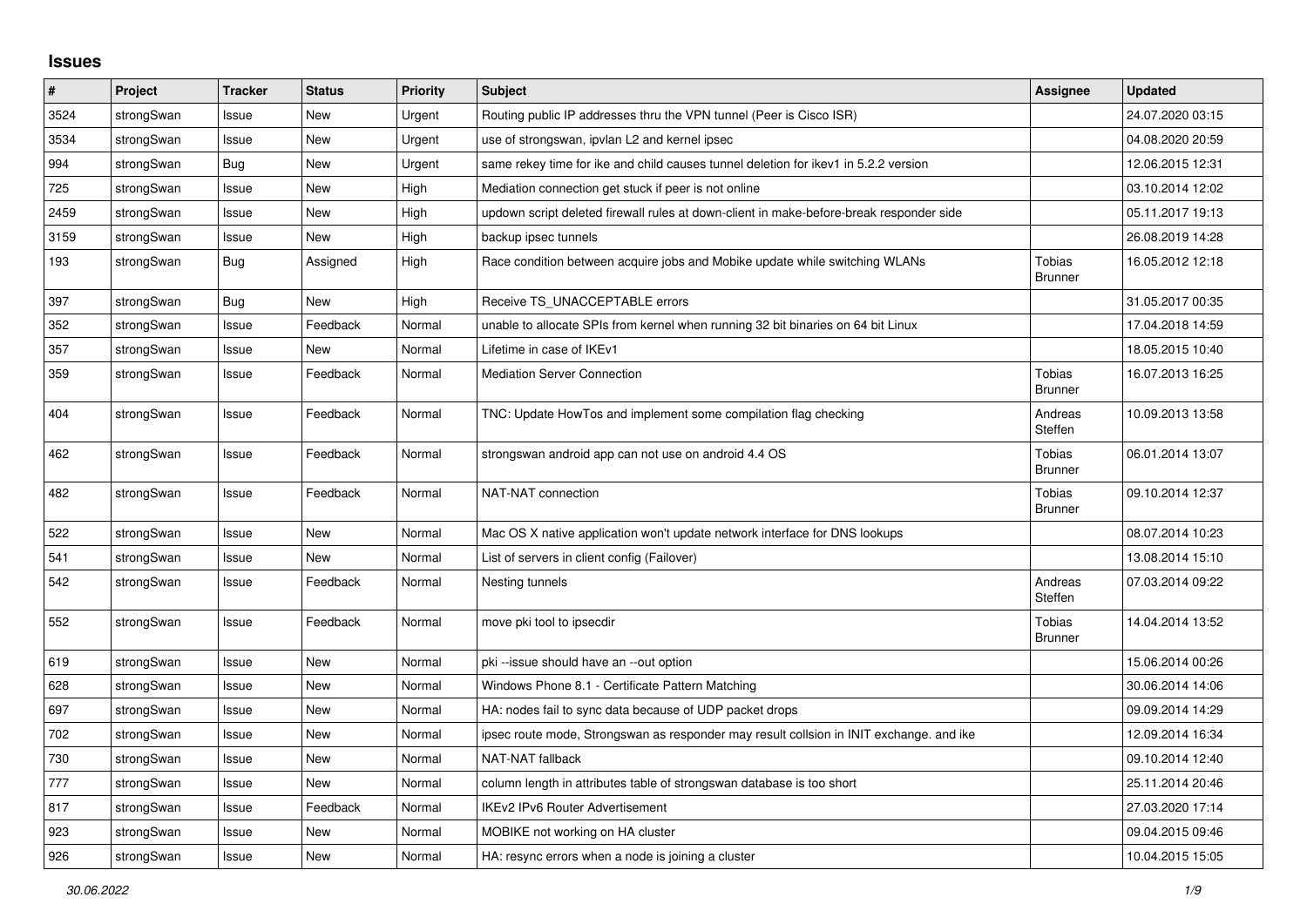| $\sharp$ | Project    | <b>Tracker</b> | <b>Status</b> | <b>Priority</b> | <b>Subject</b>                                                                                                                                          | Assignee      | <b>Updated</b>   |
|----------|------------|----------------|---------------|-----------------|---------------------------------------------------------------------------------------------------------------------------------------------------------|---------------|------------------|
| 973      | strongSwan | Issue          | New           | Normal          | IKEv2 dpd + auto=route + tunnel downtime cause additional CHILD_SAs                                                                                     |               | 29.05.2015 17:40 |
| 974      | strongSwan | Issue          | <b>New</b>    | Normal          | Charon crash on Mac OS with IPv6 Virtual IP                                                                                                             |               | 26.08.2021 21:07 |
| 1157     | strongSwan | Issue          | Feedback      | Normal          | Message ID overflow RFC 5996 2.2                                                                                                                        |               | 12.10.2015 13:52 |
| 1165     | strongSwan | Issue          | New           | Normal          | StrongSwan Virtual Ip problem                                                                                                                           | Martin Willi  | 19.10.2015 23:59 |
| 1271     | strongSwan | Issue          | <b>New</b>    | Normal          | X.509 UTF-8 support                                                                                                                                     |               | 17.01.2016 14:39 |
| 1276     | strongSwan | Issue          | Feedback      | Normal          | Threading: ext-auth hook blocks any other connection attempt                                                                                            |               | 27.01.2016 12:28 |
| 1289     | strongSwan | Issue          | New           | Normal          | HA plugin should sync last sent packet                                                                                                                  |               | 01.02.2016 13:59 |
| 1334     | strongSwan | Issue          | Feedback      | Normal          | Version 5.3.5, duplicated tunnel aftr IKE SA rekeyed                                                                                                    |               | 10.03.2016 11:06 |
| 1338     | strongSwan | Issue          | Feedback      | Normal          | problem with changing esp algorithm in strongswan                                                                                                       |               | 10.03.2016 18:23 |
| 1383     | strongSwan | Issue          | Feedback      | Normal          | How to limit the amount of the installed Child_SAs                                                                                                      |               | 08.04.2016 11:20 |
| 1422     | strongSwan | Issue          | Feedback      | Normal          | IKEv1: IKE_SA reauth vs. CHILD_SA rekey race prevents IKE_SA reauthentication in time                                                                   |               | 20.04.2016 15:06 |
| 1456     | strongSwan | Issue          | Feedback      | Normal          | Missing Tunnel-Client-Endpoint & Tunnel-Server-Endpoint AVP in RADIUS Accounting Start/Stop<br>messages                                                 |               | 11.05.2016 11:54 |
| 2077     | strongSwan | Issue          | Feedback      | Normal          | Grace period before reassigning offline IP lease                                                                                                        |               | 06.10.2017 10:44 |
| 2110     | strongSwan | Issue          | Feedback      | Normal          | Remote Identity (IDr) in IKE AUTH Response is sent as hex-encoded binary value instead of text<br>when setting leftid to type KEY_ID (leftid=@#xxxxxxx) |               | 13.09.2016 21:42 |
| 2112     | strongSwan | Issue          | <b>New</b>    | Normal          | Broadcast packets are not relayed from Lan to Vpn clilent                                                                                               |               | 14.09.2016 14:18 |
| 2160     | strongSwan | Issue          | Feedback      | Normal          | support for opportunistic encryption                                                                                                                    |               | 06.05.2020 10:32 |
| 2178     | strongSwan | Issue          | New           | Normal          | ha and updown                                                                                                                                           |               | 01.12.2016 13:53 |
| 2184     | strongSwan | Issue          | Feedback      | Normal          | configuration with multiple RSA keys                                                                                                                    |               | 14.12.2016 13:09 |
| 2203     | strongSwan | Issue          | Feedback      | Normal          | Protecting symetric traffic using high availability in gateway to gateway setup (both active)                                                           |               | 15.02.2017 14:20 |
| 2260     | strongSwan | Issue          | New           | Normal          | Number of CHILD_SA for a single connection grows over time                                                                                              |               | 28.02.2017 13:46 |
| 2319     | strongSwan | Issue          | Feedback      | Normal          | gives up trying to bring up connection after DNS SERVFAIL                                                                                               |               | 08.05.2017 15:41 |
| 2357     | strongSwan | Issue          | Feedback      | Normal          | How to initiate IPsec SA Transport Mode without IKE?                                                                                                    |               | 18.01.2021 18:36 |
| 2394     | strongSwan | Issue          | Feedback      | Normal          | IP is not assigned after re-authentication                                                                                                              |               | 04.08.2017 19:03 |
| 2400     | strongSwan | Issue          | Feedback      | Normal          | Is DPD supposed to detect dead tunnel, or dead IKE instance                                                                                             |               | 11.01.2019 22:53 |
| 2411     | strongSwan | Issue          | Feedback      | Normal          | VPN server name resolution is done via overlay DNS server upon IKE disconnect                                                                           |               | 22.08.2017 10:42 |
| 2432     | strongSwan | Issue          | New           | Normal          | PLUTO_ME can be different for up-client and down-client                                                                                                 |               | 21.09.2017 11:57 |
| 2446     | strongSwan | Issue          | Feedback      | Normal          | Traffic loss during IKE reauth despite make-before-break enabled                                                                                        |               | 27.11.2017 17:12 |
| 2464     | strongSwan | Issue          | New           | Normal          | How to Loadbalance strongswan IPsec via NGINX?                                                                                                          |               | 12.11.2017 19:16 |
| 2493     | strongSwan | Issue          | Feedback      | Normal          | Pkcs11 Plugin Returns w/Bogus Return Code                                                                                                               | Jordan Hrycaj | 12.12.2017 15:58 |
| 2494     | strongSwan | Issue          | Feedback      | Normal          | Problems With 64bit Slot IDs With Pkcs11 Plugin                                                                                                         | Jordan Hrycaj | 12.12.2017 16:03 |
| 2560     | strongSwan | Issue          | Feedback      | Normal          | Duplicate CA cert requests sent                                                                                                                         |               | 28.02.2018 10:54 |
| 2580     | strongSwan | Issue          | Feedback      | Normal          | [CFG] handling xx attribute failed in Android or Ubuntu, but works in macOS                                                                             |               | 09.03.2018 17:49 |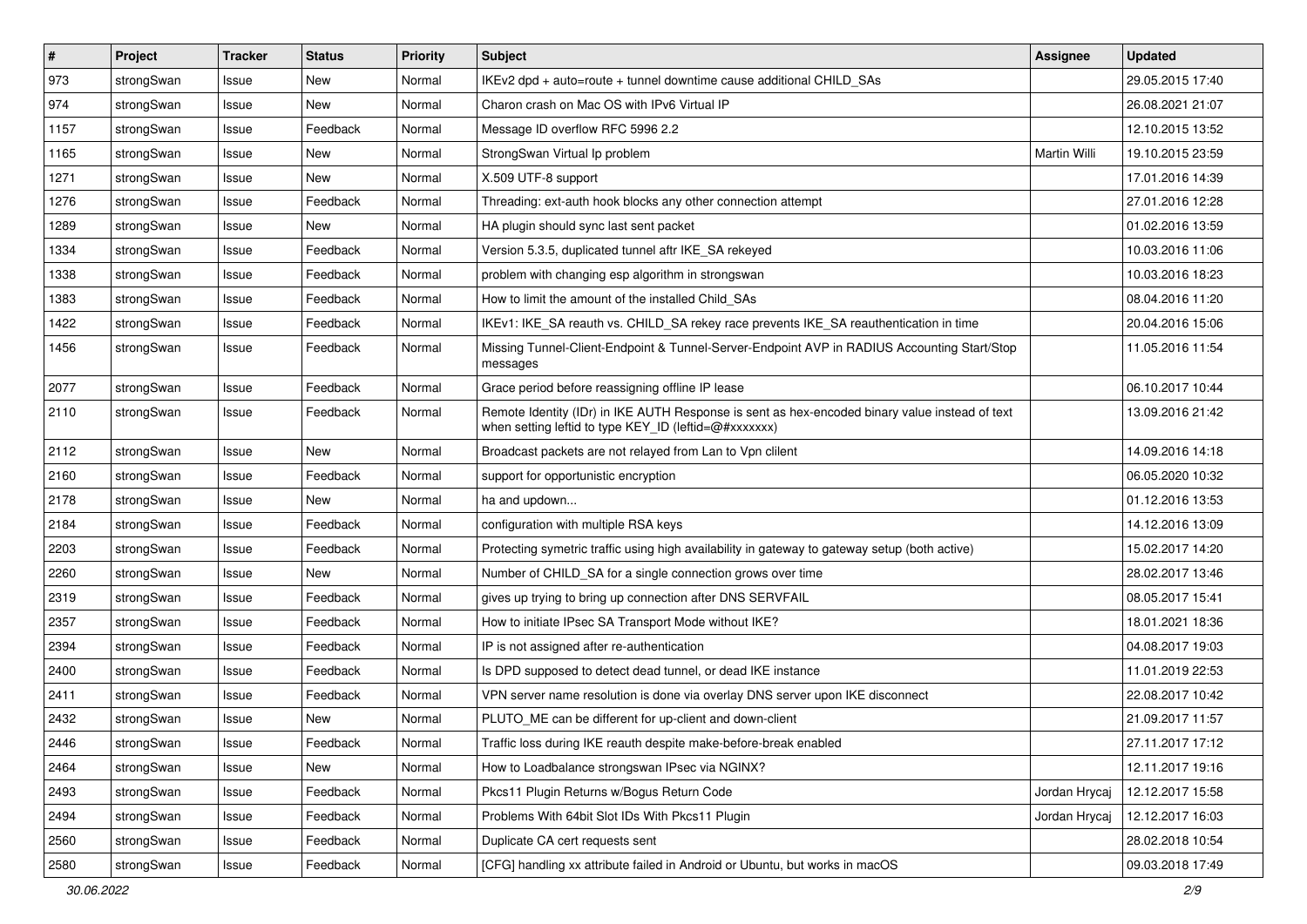| $\pmb{\#}$ | Project    | <b>Tracker</b> | <b>Status</b> | <b>Priority</b> | <b>Subject</b>                                                                                                     | <b>Assignee</b>                 | <b>Updated</b>   |
|------------|------------|----------------|---------------|-----------------|--------------------------------------------------------------------------------------------------------------------|---------------------------------|------------------|
| 2618       | strongSwan | Issue          | Feedback      | Normal          | Query regarding assignment of Tunnel IP                                                                            |                                 | 09.04.2018 10:57 |
| 2621       | strongSwan | Issue          | Feedback      | Normal          | Android: VPN connection stops working, strongSwan shows Connected                                                  |                                 | 06.07.2018 13:06 |
| 2671       | strongSwan | Issue          | New           | Normal          | Passing user-supplied cerificate file names to charon-nm is problematic                                            |                                 | 23.05.2018 21:27 |
| 2678       | strongSwan | Issue          | Feedback      | Normal          | Phase 1 issue                                                                                                      |                                 | 07.06.2018 20:06 |
| 2682       | strongSwan | Issue          | New           | Normal          | IMV/IMC (re)Attestation                                                                                            |                                 | 07.06.2018 21:25 |
| 2691       | strongSwan | Issue          | New           | Normal          | Strongswan and KSOFTIRQ cpu utilization                                                                            |                                 | 26.06.2018 14:34 |
| 2701       | strongSwan | Issue          | New           | Normal          | Low bandwidth when Iperfing data thorugh IPSEC tunnel                                                              |                                 | 07.07.2020 13:38 |
| 2726       | strongSwan | Issue          | Feedback      | Normal          | Strongswan selects wrong source IP                                                                                 |                                 | 23.08.2018 13:38 |
| 2750       | strongSwan | Issue          | Feedback      | Normal          | setting WFP SA SPI failed: 0x80320035                                                                              |                                 | 27.05.2019 11:59 |
| 2816       | strongSwan | Issue          | Feedback      | Normal          | order of DNS entries is reversed in /etc/resolv.conf                                                               |                                 | 06.11.2018 10:41 |
| 2835       | strongSwan | Issue          | Feedback      | Normal          | Rekeyed SA can't be deleted in standby node                                                                        |                                 | 19.12.2018 02:52 |
| 2870       | strongSwan | Issue          | Feedback      | Normal          | DNS resolution outside of tunnel if DNS server is in remote TS                                                     |                                 | 22.01.2019 11:06 |
| 2958       | strongSwan | Issue          | Feedback      | Normal          | Trap policies with unspecified remote IP covering multiple specific ports constantly produce new<br><b>IKE SAs</b> |                                 | 11.03.2019 15:03 |
| 2964       | strongSwan | Issue          | Feedback      | Normal          | Route to IKE Gateway Fails to Update Under Particular Configuration                                                |                                 | 13.03.2019 10:38 |
| 2966       | strongSwan | Issue          | Feedback      | Normal          | Problems with large amount of subnets in leftsubnet configuration                                                  |                                 | 02.04.2019 10:35 |
| 3072       | strongSwan | Issue          | Feedback      | Normal          | Windows 10: setting WFP SA SPI fails with error 0x80320014                                                         |                                 | 29.05.2019 14:34 |
| 3097       | strongSwan | Issue          | Feedback      | Normal          | charon restart behaviour                                                                                           |                                 | 24.06.2019 16:09 |
| 3122       | strongSwan | Issue          | Feedback      | Normal          | Strongswan software iterupts                                                                                       |                                 | 18.07.2019 02:27 |
| 3151       | strongSwan | Issue          | Feedback      | Normal          | Forecast stops forwarding multicast                                                                                |                                 | 26.08.2019 14:06 |
| 3154       | strongSwan | Issue          | Feedback      | Normal          | signature validation failed only with sha2                                                                         |                                 | 20.08.2019 11:51 |
| 3254       | strongSwan | Issue          | Feedback      | Normal          | Log level in android level                                                                                         |                                 | 08.11.2019 08:36 |
| 3268       | strongSwan | Issue          | Feedback      | Normal          | Traffic disruption -- policy-based VPN to AWS VPN service                                                          |                                 | 15.11.2019 16:53 |
| 3282       | strongSwan | Issue          | Feedback      | Normal          | Android VPN client keeps retrying in airplane mode                                                                 |                                 | 29.11.2019 16:06 |
| 3291       | strongSwan | Issue          | Feedback      | Normal          | IPSec IKEv2 Client to VPN service 2                                                                                | <b>Tobias</b><br><b>Brunner</b> | 16.08.2020 12:58 |
| 3298       | strongSwan | Issue          | <b>New</b>    | Normal          | strategies to improve strongswan performance per single SA                                                         |                                 | 23.12.2019 14:05 |
| 3304       | strongSwan | Issue          | Feedback      | Normal          | Found unsupported critical X.509 extension: X509v3 Name Constraints                                                |                                 | 13.01.2020 14:50 |
| 3307       | strongSwan | Issue          | Feedback      | Normal          | Probable non compliance with RFC 7296 wrt traffic selector narrowing?                                              |                                 | 14.01.2020 16:19 |
| 3326       | strongSwan | Issue          | New           | Normal          | update custom routing table (table 220 by default) with new routes if new networks and routes<br>appear            |                                 | 10.02.2020 12:01 |
| 3342       | strongSwan | Issue          | Feedback      | Normal          | Certain fields in Storngswan on Firestick4K are not editable                                                       |                                 | 20.02.2020 09:36 |
| 3366       | strongSwan | Issue          | Feedback      | Normal          | Uninstall "any" trap policy if start action=trap with virtual IPs is used                                          |                                 | 13.03.2020 14:57 |
| 3377       | strongSwan | Issue          | Feedback      | Normal          | Interface ID not configured during HA synchronization                                                              |                                 | 18.03.2020 10:15 |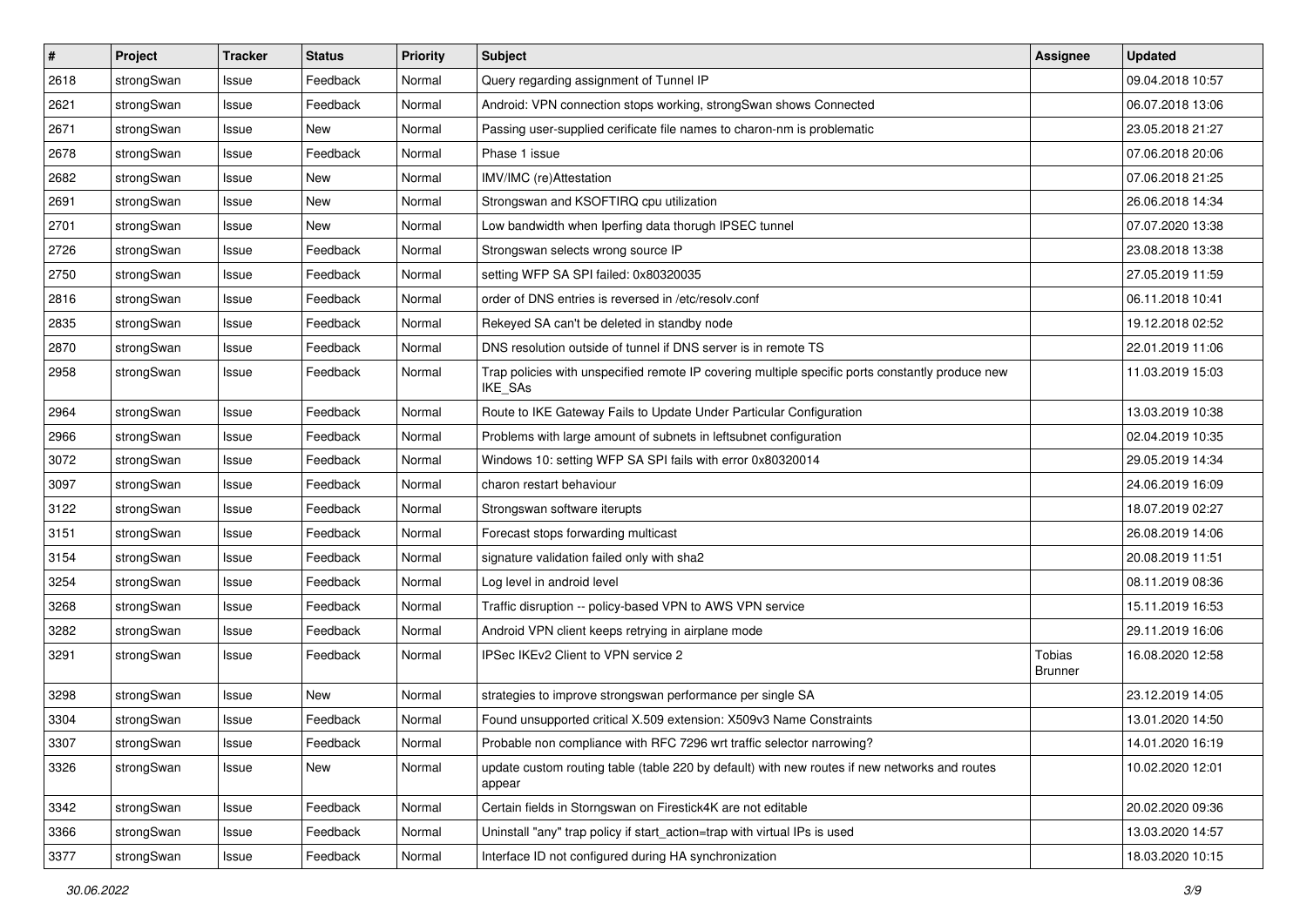| $\pmb{\#}$ | Project    | <b>Tracker</b> | <b>Status</b> | <b>Priority</b> | <b>Subject</b>                                                                              | Assignee                 | <b>Updated</b>   |
|------------|------------|----------------|---------------|-----------------|---------------------------------------------------------------------------------------------|--------------------------|------------------|
| 3389       | strongSwan | Issue          | Feedback      | Normal          | Child SAs not getting created after rekeying                                                |                          | 30.03.2020 15:45 |
| 3392       | strongSwan | Issue          | Feedback      | Normal          | mark=%unique and no Internet-connection with VPN                                            |                          | 31.07.2020 15:26 |
| 3400       | strongSwan | Issue          | Feedback      | Normal          | Windows 10 IKEv2 rekeying fails                                                             |                          | 16.04.2020 17:08 |
| 3403       | strongSwan | Issue          | Feedback      | Normal          | IKEv2 natd false detection                                                                  |                          | 09.04.2020 14:19 |
| 3442       | strongSwan | Issue          | Feedback      | Normal          | Apply policy based on network interface in transport mode                                   |                          | 13.05.2020 10:53 |
| 3490       | strongSwan | Issue          | Feedback      | Normal          | Selecting incorrect auth mode for IKEv1                                                     |                          | 21.07.2020 21:26 |
| 3496       | strongSwan | Issue          | Feedback      | Normal          | Route-based VPN - transport mode                                                            |                          | 11.02.2021 09:55 |
| 3498       | strongSwan | Issue          | Feedback      | Normal          | FreeBSD + dhcp+farp plugin                                                                  |                          | 22.01.2021 10:44 |
| 3499       | strongSwan | Issue          | Feedback      | Normal          | ISAKMP Signature hash algorithm / EAP-TLS Authentification                                  |                          | 30.06.2020 10:40 |
| 3500       | strongSwan | Issue          | Feedback      | Normal          | swanctl --list-cert not listing all certs                                                   |                          | 29.06.2020 15:25 |
| 3516       | strongSwan | Issue          | Feedback      | Normal          | Close IKE_SA after expiry without rekey/reauth                                              |                          | 20.07.2020 19:32 |
| 3536       | strongSwan | Issue          | Feedback      | Normal          | When Create multiple tunnels restart ipsec service will establish fail.                     |                          | 03.09.2020 13:58 |
| 3537       | strongSwan | Issue          | Feedback      | Normal          | IPv6 Packets are not transferred from server to client through IPSec using RPC protocol     |                          | 01.09.2020 12:50 |
| 3545       | strongSwan | lssue          | New           | Normal          | Configuration model for multiple-VRF tunnel endpoints                                       |                          | 18.08.2020 13:50 |
| 3552       | strongSwan | Issue          | Feedback      | Normal          | Internet disconnects after once VPN is established                                          |                          | 30.08.2020 05:35 |
| 3558       | strongSwan | Issue          | Feedback      | Normal          | deleting half open IKE_SA with x.x.x.x after timeout with iOS device                        |                          | 05.09.2020 21:23 |
| 3560       | strongSwan | Issue          | Feedback      | Normal          | PSK tunnel working - Cert fails with fragmention errors                                     | Tobias<br><b>Brunner</b> | 11.09.2020 14:15 |
| 3561       | strongSwan | Issue          | Feedback      | Normal          | Azure P2S VPN Linux connection error                                                        |                          | 15.09.2020 12:22 |
| 3564       | strongSwan | Issue          | Feedback      | Normal          | Out of order packets are generated if strong swan is running on multiple cores              |                          | 16.09.2020 10:01 |
| 3565       | strongSwan | Issue          | Feedback      | Normal          | Filtering out logs or plugin in to do so                                                    |                          | 16.09.2020 11:45 |
| 3566       | strongSwan | lssue          | Feedback      | Normal          | Number of simultaneous connections limited to 1000 in a cluster                             |                          | 18.09.2020 09:46 |
| 3568       | strongSwan | Issue          | Feedback      | Normal          | vpn connection is unstable                                                                  |                          | 23.09.2020 16:28 |
| 3573       | strongSwan | Issue          | Feedback      | Normal          | ike2 and transit traffic                                                                    |                          | 05.10.2020 10:55 |
| 3575       | strongSwan | Issue          | Feedback      | Normal          | Tunnel of IPv6 Over IPv4 not accespting Jumbo Packets                                       |                          | 23.09.2020 16:44 |
| 3576       | strongSwan | Issue          | Feedback      | Normal          | strongswan on openwrt virtual ip inside ipsec tunnel                                        |                          | 25.09.2020 17:01 |
| 3577       | strongSwan | Issue          | Feedback      | Normal          | StrongSwan Connection adding and deleting over network.                                     |                          | 28.09.2020 15:13 |
| 3578       | strongSwan | Issue          | Feedback      | Normal          | ipsec connection to FortiClient VPN                                                         |                          | 28.09.2020 15:08 |
| 3580       | strongSwan | Issue          | Feedback      | Normal          | encapsulation and packets not routing into tunnel problems                                  |                          | 02.10.2020 10:03 |
| 3584       | strongSwan | Issue          | Feedback      | Normal          | Separate ipsec.conf file per conn and separate ipsec.secrets file per conn                  | Tobias<br><b>Brunner</b> | 30.09.2020 17:06 |
| 3588       | strongSwan | Issue          | Feedback      | Normal          | VPN setup over 4G                                                                           |                          | 08.10.2020 14:13 |
| 3592       | strongSwan | Issue          | Feedback      | Normal          | Tunnel reported as established but log show "found encrypted payload, but no transform set" |                          | 20.10.2020 10:37 |
| 3593       | strongSwan | Issue          | Feedback      | Normal          | Need variable tracking make_before_break state into updown scripts                          |                          | 13.10.2020 09:59 |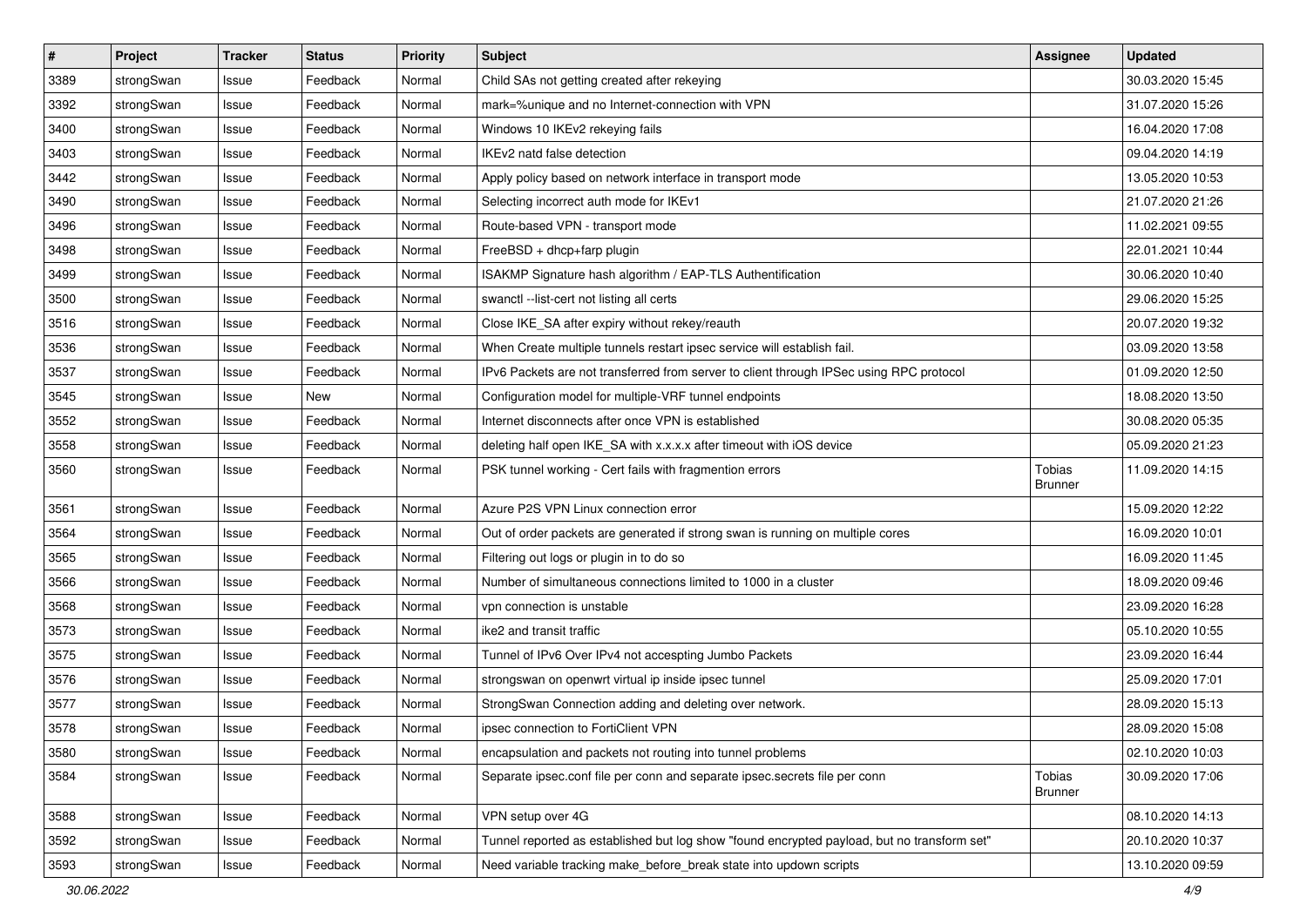| $\pmb{\#}$ | Project    | <b>Tracker</b> | <b>Status</b> | <b>Priority</b> | <b>Subject</b>                                                                                                                      | <b>Assignee</b>                 | <b>Updated</b>   |
|------------|------------|----------------|---------------|-----------------|-------------------------------------------------------------------------------------------------------------------------------------|---------------------------------|------------------|
| 3594       | strongSwan | Issue          | Feedback      | Normal          | How to see the traffic at ESP in UDP SPIs and forwarding rule                                                                       | Tobias<br><b>Brunner</b>        | 15.10.2020 13:57 |
| 3596       | strongSwan | Issue          | Feedback      | Normal          | no issuer certificate found for                                                                                                     |                                 | 21.10.2020 03:27 |
| 3597       | strongSwan | Issue          | Feedback      | Normal          | IPSec Client on CentOS 8 - Can't connect using ShrewSoft VPN config file                                                            |                                 | 21.10.2020 16:38 |
| 3598       | strongSwan | Issue          | Feedback      | Normal          | swanctl on Windows: Support aborting execution                                                                                      |                                 | 19.10.2020 15:01 |
| 3603       | strongSwan | Issue          | Feedback      | Normal          | dns issue in config mode                                                                                                            |                                 | 20.10.2020 11:50 |
| 3604       | strongSwan | Issue          | Feedback      | Normal          | Email Notification on down status                                                                                                   |                                 | 21.10.2020 10:54 |
| 3606       | strongSwan | Issue          | Feedback      | Normal          | Using ipsec tunnel from "foreign" subnet                                                                                            | Noel Kuntze                     | 26.10.2020 12:23 |
| 3607       | strongSwan | Issue          | Feedback      | Normal          | statusall option reports transport established two or three times per IP at start-up                                                |                                 | 27.10.2020 16:48 |
| 3609       | strongSwan | Issue          | Feedback      | Normal          | Potential DNS server IP address conflicts                                                                                           |                                 | 26.10.2020 11:12 |
| 3610       | strongSwan | Issue          | Feedback      | Normal          | farp plugin conflicts with DHCP service                                                                                             |                                 | 26.10.2020 18:06 |
| 3611       | strongSwan | Issue          | Feedback      | Normal          | Unable to Send Traffic Using NAT on EC2 Instance                                                                                    |                                 | 27.10.2020 16:35 |
| 3614       | strongSwan | Issue          | Feedback      | Normal          | Certificate renewal for about to expire certificates                                                                                |                                 | 30.10.2020 13:30 |
| 3616       | strongSwan | Issue          | Feedback      | Normal          | With Strongswan 5.7.2, unique=never not allowing multiple clients to establish tunnels with same<br>identity                        |                                 | 05.11.2020 12:32 |
| 3617       | strongSwan | Issue          | Feedback      | Normal          | full-offload swanctl.conf                                                                                                           |                                 | 03.11.2020 17:24 |
| 3618       | strongSwan | Issue          | Feedback      | Normal          | Use side-band to configure strongswan's                                                                                             |                                 | 09.11.2020 10:38 |
| 3620       | strongSwan | Issue          | Feedback      | Normal          | L2TP/IPSEC ipsec.conf setting                                                                                                       | Tobias<br>Brunner               | 12.11.2020 10:14 |
| 3625       | strongSwan | Issue          | Feedback      | Normal          | Always on VPN when the client is on the same LAN as the VPN server                                                                  |                                 | 10.11.2020 18:45 |
| 3628       | strongSwan | Issue          | Feedback      | Normal          | Constant `retransmit` while establishing CHILD_SA                                                                                   |                                 | 16.11.2020 10:14 |
| 3629       | strongSwan | Issue          | Feedback      | Normal          | IPSec enc only on specific dport/proto                                                                                              |                                 | 16.11.2020 10:04 |
| 3630       | strongSwan | Issue          | Feedback      | Normal          | The certificate is loaded but not used.                                                                                             |                                 | 18.11.2020 10:29 |
| 3636       | strongSwan | Issue          | Feedback      | Normal          | Tor behind VPN                                                                                                                      | <b>Tobias</b><br><b>Brunner</b> | 23.11.2020 14:09 |
| 3640       | strongSwan | Issue          | Feedback      | Normal          | Problem surfing via VPN form Android APK on a sepcific Mobile Operator                                                              |                                 | 26.11.2020 11:43 |
| 3642       | strongSwan | Issue          | Feedback      | Normal          | How to distinguish encapsulated packets from different interfaces                                                                   |                                 | 30.11.2020 09:38 |
| 3643       | strongSwan | Issue          | Feedback      | Normal          | Strongswan and FRR NHRP                                                                                                             |                                 | 01.12.2020 10:55 |
| 3647       | strongSwan | Issue          | Feedback      | Normal          | Is it possible to receive INTERNAL IP4 SUBNET attributes in updown scripts                                                          |                                 | 02.12.2020 17:06 |
| 3650       | strongSwan | Issue          | Feedback      | Normal          | HA behaves very strange                                                                                                             |                                 | 04.12.2020 08:53 |
| 3652       | strongSwan | Issue          | Feedback      | Normal          | In strongswan ipsec.conf, how to set the "ike" parameters so that it can support all hash Algorithm<br>and DH group server support? |                                 | 08.12.2020 12:35 |
| 3654       | strongSwan | Issue          | Feedback      | Normal          | The L2tp/ipsec tunnel interface will not be delete when the connect abnormal interrupt.                                             |                                 | 08.12.2020 12:24 |
| 3662       | strongSwan | Issue          | Feedback      | Normal          | unamed session                                                                                                                      |                                 | 04.01.2021 11:32 |
| 3663       | strongSwan | Issue          | Feedback      | Normal          | Multiple ways to end up with duplicate / redundant child SA entries                                                                 |                                 | 06.01.2021 16:15 |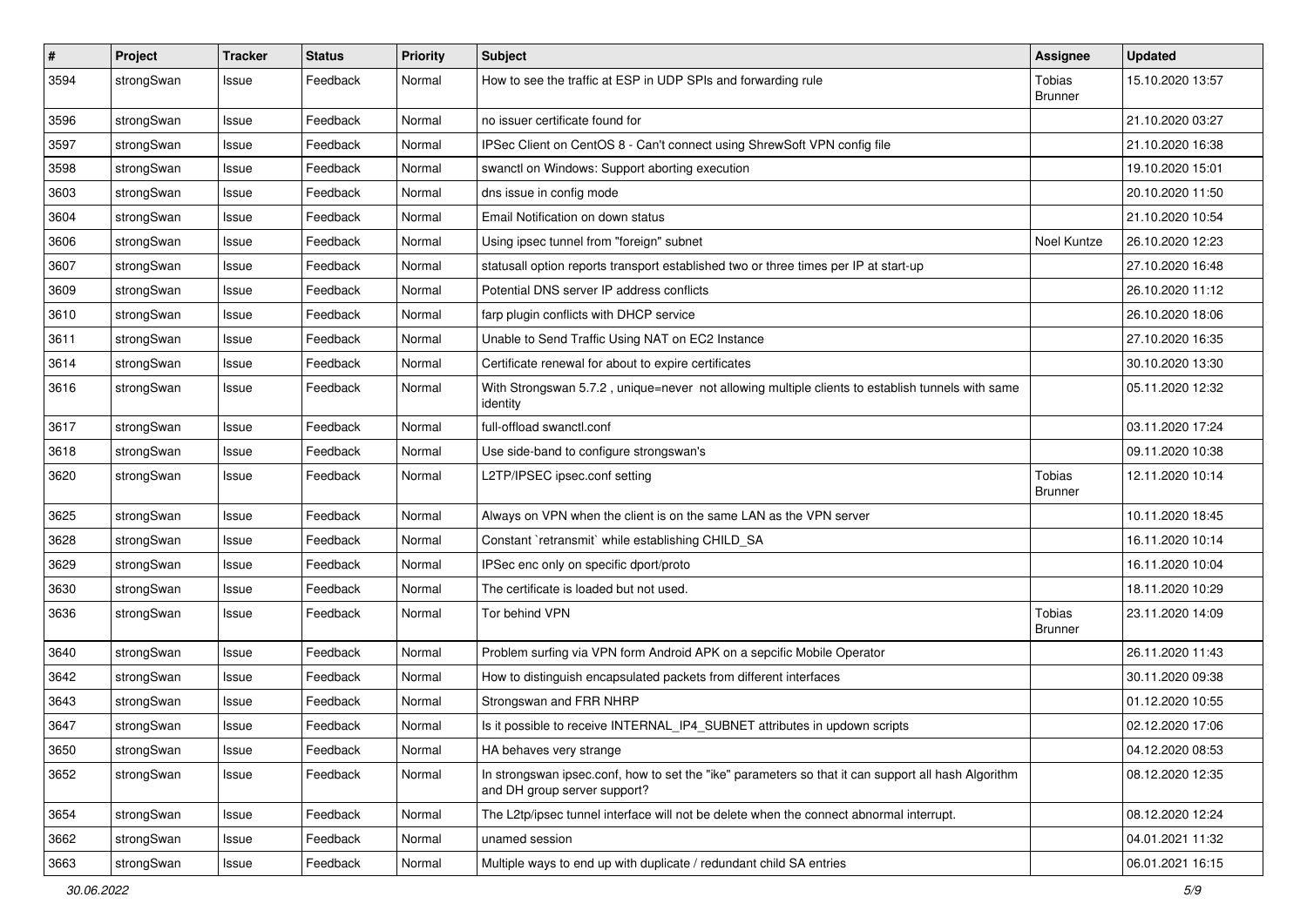| $\pmb{\#}$ | Project    | <b>Tracker</b> | <b>Status</b> | <b>Priority</b> | <b>Subject</b>                                                                                           | Assignee                        | <b>Updated</b>   |
|------------|------------|----------------|---------------|-----------------|----------------------------------------------------------------------------------------------------------|---------------------------------|------------------|
| 3665       | strongSwan | Issue          | Feedback      | Normal          | When there is data flow, the VPN tunnel will not automatically connect                                   | <b>Tobias</b><br><b>Brunner</b> | 05.01.2021 16:26 |
| 3668       | strongSwan | Issue          | Feedback      | Normal          | Configuring the strongSwan Helm chart on openshift                                                       | <b>Tobias</b><br><b>Brunner</b> | 07.01.2021 16:33 |
| 3669       | strongSwan | Issue          | Feedback      | Normal          | Failed connection to IKE_SA (Checkpoint Server)                                                          |                                 | 08.01.2021 17:58 |
| 3670       | strongSwan | Issue          | Feedback      | Normal          | Can routing rules be changed without terminating and re-initiating the tunnel                            |                                 | 12.08.2021 14:29 |
| 3671       | strongSwan | Issue          | Feedback      | Normal          | Windows client failed with 13843 against Strongswan via SQL backend                                      |                                 | 13.01.2021 14:43 |
| 3672       | strongSwan | Issue          | Feedback      | Normal          | ESP connection over IPv6                                                                                 |                                 | 14.01.2021 17:04 |
| 3673       | strongSwan | Issue          | Feedback      | Normal          | IKEv2/IPSec MSCHAPv2 fails on Android 11 (API 30).                                                       | Tobias<br><b>Brunner</b>        | 17.01.2021 07:25 |
| 3678       | strongSwan | Issue          | Feedback      | Normal          | IKE authentication credentials are unacceptable - Ubuntu Server - Windows 10 client                      |                                 | 19.01.2021 18:29 |
| 3680       | strongSwan | Issue          | Feedback      | Normal          | How to unload a paritcular certificate from strongswan.                                                  | <b>Tobias</b><br><b>Brunner</b> | 27.01.2021 09:28 |
| 3682       | strongSwan | Issue          | Feedback      | Normal          | Is there a way to mark special case traffic bypass the traffic selectors?                                |                                 | 03.02.2021 16:44 |
| 3683       | strongSwan | Issue          | Feedback      | Normal          | IKEV2 connection fail to rekey process                                                                   |                                 | 28.01.2021 13:25 |
| 3685       | strongSwan | Issue          | Feedback      | Normal          | giving up after 5 retransmits                                                                            |                                 | 03.02.2021 16:59 |
| 3686       | strongSwan | Issue          | Feedback      | Normal          | Site to clients IPsec and private IP                                                                     |                                 | 04.02.2021 11:11 |
| 3687       | strongSwan | Issue          | Feedback      | Normal          | Strongswan ipsec do not forward package to host                                                          |                                 | 02.02.2021 14:40 |
| 3692       | strongSwan | Issue          | Feedback      | Normal          | Failing IPsec Phase 2 connection between Centos 7 VPS and Cisco ASA5540                                  |                                 | 04.02.2021 16:29 |
| 87         | strongSwan | Feature        | New           | Normal          | <b>IPsec Multicast Support</b>                                                                           |                                 | 19.12.2014 14:20 |
| 104        | strongSwan | Feature        | Feedback      | Normal          | Postgresgl Db Support                                                                                    |                                 | 04.09.2019 10:05 |
| 129        | strongSwan | Feature        | Assigned      | Normal          | Relations between ike/child/peer cfg                                                                     | <b>Martin Willi</b>             | 06.02.2012 10:50 |
| 162        | strongSwan | Feature        | Feedback      | Normal          | Submit ClusterIP patches mainline                                                                        |                                 | 14.12.2015 20:43 |
| 173        | strongSwan | Feature        | Assigned      | Normal          | Support for IP address ranges in traffic selectors                                                       | Tobias<br><b>Brunner</b>        | 14.06.2012 11:31 |
| 215        | strongSwan | Feature        | <b>New</b>    | Normal          | strongswan NetworkManager plugin: make the "normal" ipsec configuration usable                           |                                 | 12.08.2012 04:47 |
| 243        | strongSwan | Feature        | Feedback      | Normal          | Configure routing table in peer                                                                          | <b>Tobias</b><br><b>Brunner</b> | 23.05.2013 20:03 |
| 268        | strongSwan | Feature        | Feedback      | Normal          | support for ssh keypairs in strongswan network-manager plugin                                            | Tobias<br><b>Brunner</b>        | 19.02.2014 15:13 |
| 309        | strongSwan | Feature        | Feedback      | Normal          | Problem with Network Aliases for charon.interfaces_ignore and charon.interfaces_use                      | Tobias<br><b>Brunner</b>        | 21.03.2013 19:32 |
| 312        | strongSwan | Feature        | New           | Normal          | Feature Request: Option to limit or disable sending of ADDITIONAL_*_ADDRESS list for MOBIKE<br>Responder |                                 | 13.03.2013 19:19 |
| 420        | strongSwan | Feature        | Feedback      | Normal          | Add more of the verbs that were supported by pluto to the updown plugin                                  | Tobias<br><b>Brunner</b>        | 11.10.2013 07:56 |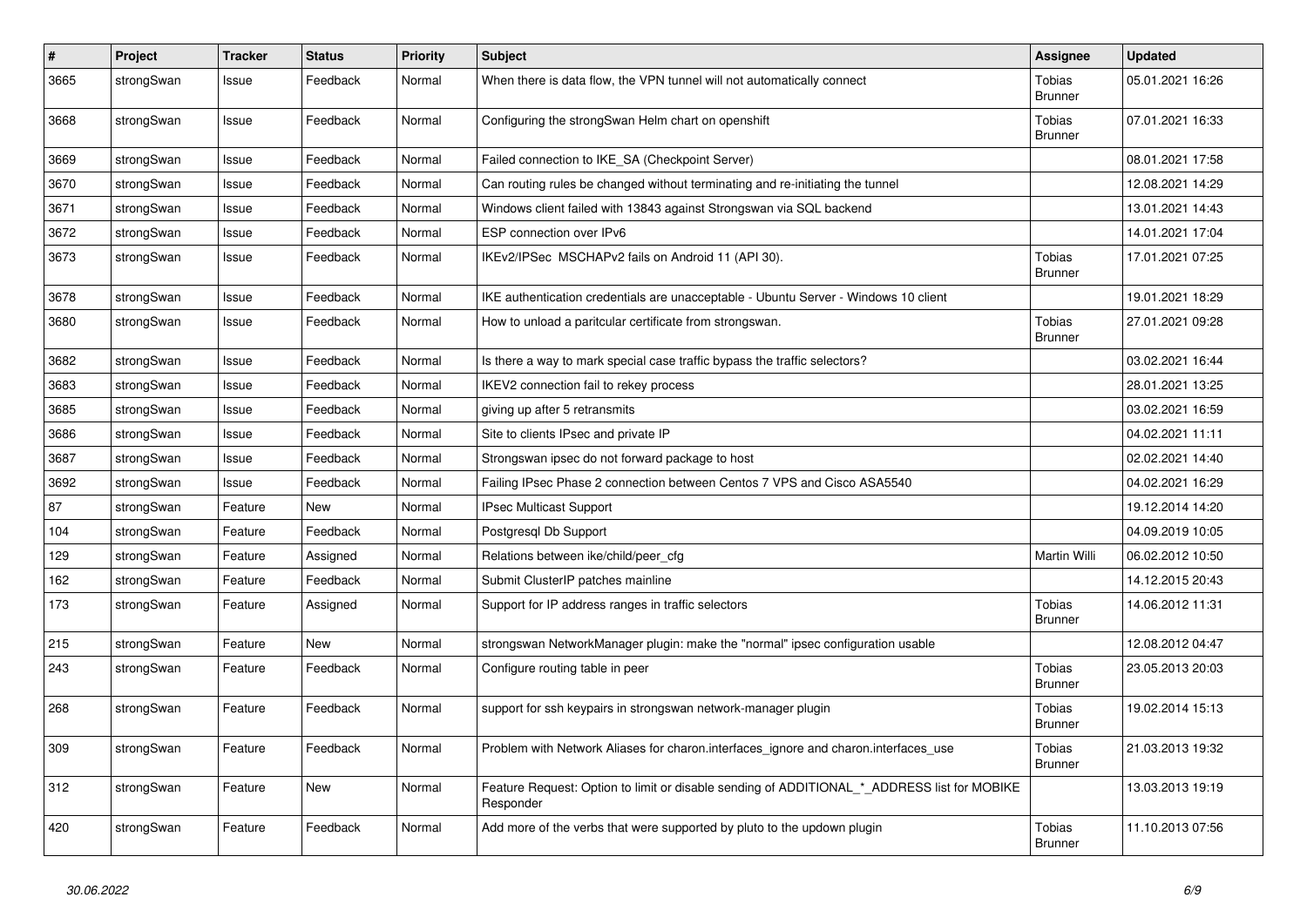| $\vert$ # | Project    | <b>Tracker</b> | <b>Status</b> | <b>Priority</b> | <b>Subject</b>                                                                                   | <b>Assignee</b>          | <b>Updated</b>   |
|-----------|------------|----------------|---------------|-----------------|--------------------------------------------------------------------------------------------------|--------------------------|------------------|
| 640       | strongSwan | Feature        | New           | Normal          | Provide an init_once() abstraction layer                                                         |                          | 10.07.2014 15:10 |
| 641       | strongSwan | Feature        | New           | Normal          | kernel-iph virtual IP support and IKE routing lookups ignoring IPsec routes                      |                          | 10.07.2014 15:11 |
| 642       | strongSwan | Feature        | <b>New</b>    | Normal          | Windows Named Pipe stream and service                                                            |                          | 10.07.2014 15:11 |
| 643       | strongSwan | Feature        | New           | Normal          | CNG/Bcrypt native Windows crypto plugin                                                          |                          | 10.07.2014 15:12 |
| 644       | strongSwan | Feature        | New           | Normal          | Non-monolithic Windows build                                                                     |                          | 10.07.2014 15:12 |
| 645       | strongSwan | Feature        | New           | Normal          | Support HeapAlloc() and friends in leak-detective                                                |                          | 10.07.2014 15:12 |
| 693       | strongSwan | Feature        | Feedback      | Normal          | Time policy for roadwarrior                                                                      | Tobias<br>Brunner        | 02.09.2014 11:06 |
| 746       | strongSwan | Feature        | New           | Normal          | Different radius server(s) for accounting                                                        |                          | 22.10.2014 12:23 |
| 766       | strongSwan | Feature        | <b>New</b>    | Normal          | Make retransmit settings tunable by connection                                                   |                          | 14.11.2014 10:02 |
| 927       | strongSwan | Feature        | <b>New</b>    | Normal          | Charon: Implement route events and add an consumer in updown plugin                              |                          | 11.04.2015 12:02 |
| 930       | strongSwan | Feature        | New           | Normal          | Option to have non-sequential v6 roadwarrior addresses                                           |                          | 12.01.2016 16:36 |
| 960       | strongSwan | Feature        | Feedback      | Normal          | Raise ALERT_PROPOSAL_MISMATCH_IKE in IKE V1                                                      | Martin Willi             | 30.08.2017 09:05 |
| 1000      | strongSwan | Feature        | Feedback      | Normal          | Raise ALERT_TS_MISMATCH in IKE V1                                                                |                          | 09.09.2015 12:47 |
| 1008      | strongSwan | Feature        | Feedback      | Normal          | FARP for IPv6                                                                                    |                          | 14.12.2015 20:59 |
| 1057      | strongSwan | Feature        | New           | Normal          | conn switching based on eap identity                                                             |                          | 24.03.2020 10:14 |
| 1079      | strongSwan | Feature        | Feedback      | Normal          | Future Plans for firwall configuration equivalent under FreeBSD                                  |                          | 21.08.2015 15:58 |
| 1081      | strongSwan | Feature        | New           | Normal          | Active/standby VPN Gateway Failover                                                              |                          | 21.08.2015 22:01 |
| 1082      | strongSwan | Feature        | Feedback      | Normal          | Framed-Route to set leftsubnet                                                                   |                          | 07.10.2016 10:02 |
| 1207      | strongSwan | Feature        | New           | Normal          | Add more than 2 hosts support to HA plugin and make it configurable                              |                          | 08.12.2015 05:05 |
| 1251      | strongSwan | Feature        | New           | Normal          | FreeBSD HA                                                                                       |                          | 11.01.2016 22:01 |
| 1253      | strongSwan | Feature        | Feedback      | Normal          | Strongswan doesn't support CA bundles                                                            |                          | 19.01.2016 11:23 |
| 1265      | strongSwan | Feature        | New           | Normal          | An option to disable NAT-T                                                                       |                          | 23.06.2021 19:41 |
| 1482      | strongSwan | Feature        | Feedback      | Normal          | Allow changing init_limit_half_open etc. at runtime by reloading strongswan.conf                 |                          | 26.05.2016 14:49 |
| 1506      | strongSwan | Feature        | Feedback      | Normal          | Enhance DoS protection to deny users that failed Authentication                                  |                          | 17.06.2016 14:31 |
| 1559      | strongSwan | Feature        | Feedback      | Normal          | Expose received XAUTH/EAP username/password prompts via VICI, send secrets via VICI on<br>prompt |                          | 09.05.2017 16:28 |
| 2095      | strongSwan | Feature        | Feedback      | Normal          | Support liveness check in Strongswan                                                             |                          | 31.05.2017 00:56 |
| 2165      | strongSwan | Feature        | Feedback      | Normal          | missing LIBRESSL_VERSION_NUMBER support                                                          |                          | 03.11.2016 09:23 |
| 2185      | strongSwan | Feature        | Feedback      | Normal          | INTERNAL_IP4_SUBNET Attribute Support in Android Client                                          |                          | 10.12.2016 01:14 |
| 2189      | strongSwan | Feature        | Assigned      | Normal          | Support RFC 8229: TCP Encapsulation of IKE and IPsec Packets                                     | Tobias<br><b>Brunner</b> | 05.06.2020 19:48 |
| 2202      | strongSwan | Feature        | Feedback      | Normal          | Radius NAS IP to be specified                                                                    |                          | 18.01.2017 17:58 |
| 2307      | strongSwan | Feature        | Feedback      | Normal          | Permit installation of trap policy for CHILD_SA configurations with unset local_addrs            |                          | 26.04.2017 15:04 |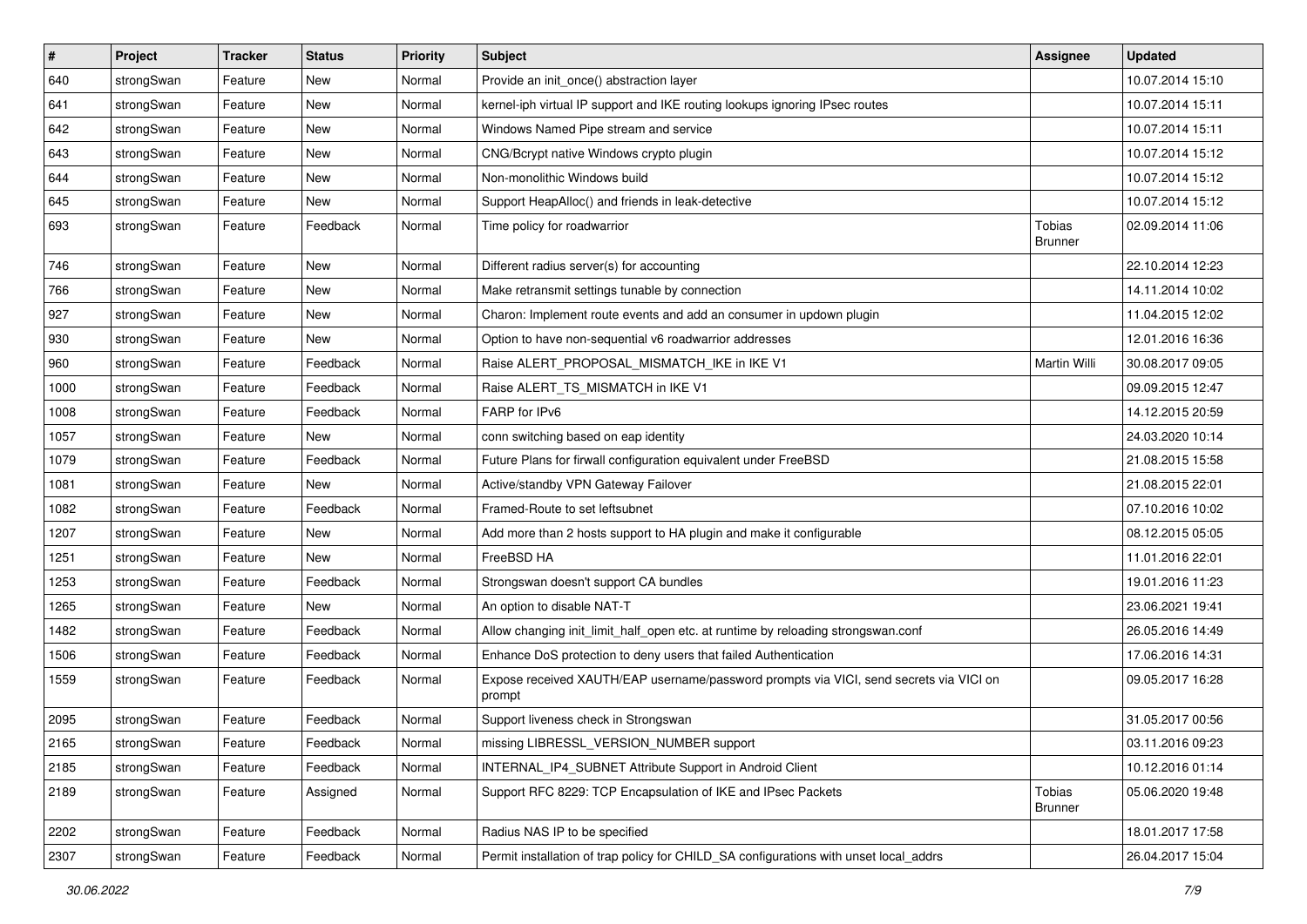| $\sharp$ | Project    | <b>Tracker</b> | <b>Status</b> | <b>Priority</b> | <b>Subject</b>                                                                                                          | <b>Assignee</b>          | <b>Updated</b>   |
|----------|------------|----------------|---------------|-----------------|-------------------------------------------------------------------------------------------------------------------------|--------------------------|------------------|
| 2361     | strongSwan | Feature        | New           | Normal          | Import .sswan files from NetworkManager                                                                                 |                          | 12.06.2017 15:25 |
| 2495     | strongSwan | Feature        | Feedback      | Normal          | LibreSSL Plugin                                                                                                         |                          | 13.12.2017 09:29 |
| 2668     | strongSwan | Feature        | Feedback      | Normal          | UE shall include the DEVICE IDENTITY Notify payload                                                                     |                          | 22.05.2018 13:48 |
| 2707     | strongSwan | Feature        | New           | Normal          | More attributes taken/translated from radius attributes                                                                 |                          | 14.07.2018 15:21 |
| 2729     | strongSwan | Feature        | Feedback      | Normal          | Does Swanctl provide the same option as Ipsec with the rightID using a %?                                               |                          | 20.09.2018 17:37 |
| 2793     | strongSwan | Feature        | Feedback      | Normal          | Remote identity with certificate                                                                                        |                          | 15.10.2018 10:20 |
| 2814     | strongSwan | Feature        | Feedback      | Normal          | Force Keepalive Packets if There is no NAT                                                                              |                          | 29.10.2018 15:47 |
| 2972     | strongSwan | Feature        | Feedback      | Normal          | how to add X509v3 Key Usage: Key Encipherment                                                                           |                          | 13.03.2019 13:59 |
| 3075     | strongSwan | Feature        | New           | Normal          | <b>IPsec Labelling</b>                                                                                                  |                          | 29.05.2019 17:09 |
| 3104     | strongSwan | Feature        | Feedback      | Normal          | EAP-RADIUS: binding address feature for routers with multiple interfaces connected to LAN.                              |                          | 17.06.2021 02:26 |
| 3135     | strongSwan | Feature        | Feedback      | Normal          | Android client - settings for connection re-try                                                                         |                          | 12.08.2019 16:32 |
| 3162     | strongSwan | Feature        | Feedback      | Normal          | Strongswan Android support for default DNS suffixes (UNITY_DEF_DOMAIN flag)                                             |                          | 29.08.2019 10:29 |
| 3398     | strongSwan | Feature        | New           | Normal          | Android client - allow configuring eap_id with EAP-TLS                                                                  |                          | 06.04.2020 23:19 |
| 3422     | strongSwan | Feature        | Feedback      | Normal          | Allow multiple local.id to be specified in a single connection?                                                         |                          | 23.04.2020 13:19 |
| 3441     | strongSwan | Feature        | <b>New</b>    | Normal          | [Android] Lock modification of VPN configurations on work devices                                                       |                          | 11.05.2020 10:00 |
| 3651     | strongSwan | Feature        | <b>New</b>    | Normal          | Support for FC-SP-2                                                                                                     |                          | 07.01.2021 20:04 |
| 3653     | strongSwan | Feature        | Feedback      | Normal          | Is there any possibility to pass any non-standard parameters for tunnels (ike or child sa) for use by<br>custom plugin? |                          | 08.12.2020 11:03 |
| 3689     | strongSwan | Feature        | Feedback      | Normal          | Auto-connect on Wi-Fi network.                                                                                          |                          | 03.02.2021 16:32 |
| 302      | strongSwan | <b>Bug</b>     | Feedback      | Normal          | No matching outbound IPsec policy                                                                                       | Tobias<br><b>Brunner</b> | 01.03.2013 12:19 |
| 456      | strongSwan | <b>Bug</b>     | Feedback      | Normal          | StrongSwan client for OS X crashes                                                                                      | Martin Willi             | 21.03.2014 12:16 |
| 1068     | strongSwan | <b>Bug</b>     | Feedback      | Normal          | strongswan 5.3.2 and IKEv1 in transport mode causes NO_PROPOSAL_CHOSEN error                                            |                          | 26.01.2018 13:30 |
| 2273     | strongSwan | Bug            | Feedback      | Normal          | Unable to install strongswan client helper on OSX El Capitan                                                            |                          | 10.03.2017 15:34 |
| 3285     | strongSwan | Bug            | Feedback      | Normal          | Virtual IPs on FreeBSD cannot set IPv6 addresses                                                                        |                          | 02.11.2021 11:04 |
| 3341     | strongSwan | <b>Bug</b>     | Feedback      | Normal          | Application Icon missing on firestick 4K                                                                                | Tobias<br><b>Brunner</b> | 20.02.2020 09:31 |
| 2698     | strongSwan | Issue          | Feedback      | Low             | DSCP and kernel-libipsec                                                                                                |                          | 04.07.2018 15:01 |
| 3041     | strongSwan | Issue          | Feedback      | Low             | fail2ban or equivalent                                                                                                  |                          | 06.05.2019 09:07 |
| 3613     | strongSwan | Issue          | Feedback      | Low             | Load-test jobs scheduled after tunnels are terminated                                                                   |                          | 28.10.2020 12:06 |
| 3626     | strongSwan | Issue          | Feedback      | Low             | "Always On VPN" not available in Fire TV 4k                                                                             | Tobias<br><b>Brunner</b> | 11.11.2020 12:41 |
| 38       | strongSwan | Feature        | New           | Low             | OCSP in IKE payload, RFC4806                                                                                            |                          | 19.12.2014 14:20 |
| 368      | strongSwan | Feature        | New           | Low             | Add support for UNITY_DEF_DOMAIN mode config and pass domain to resolveonf                                              |                          | 27.07.2013 01:25 |